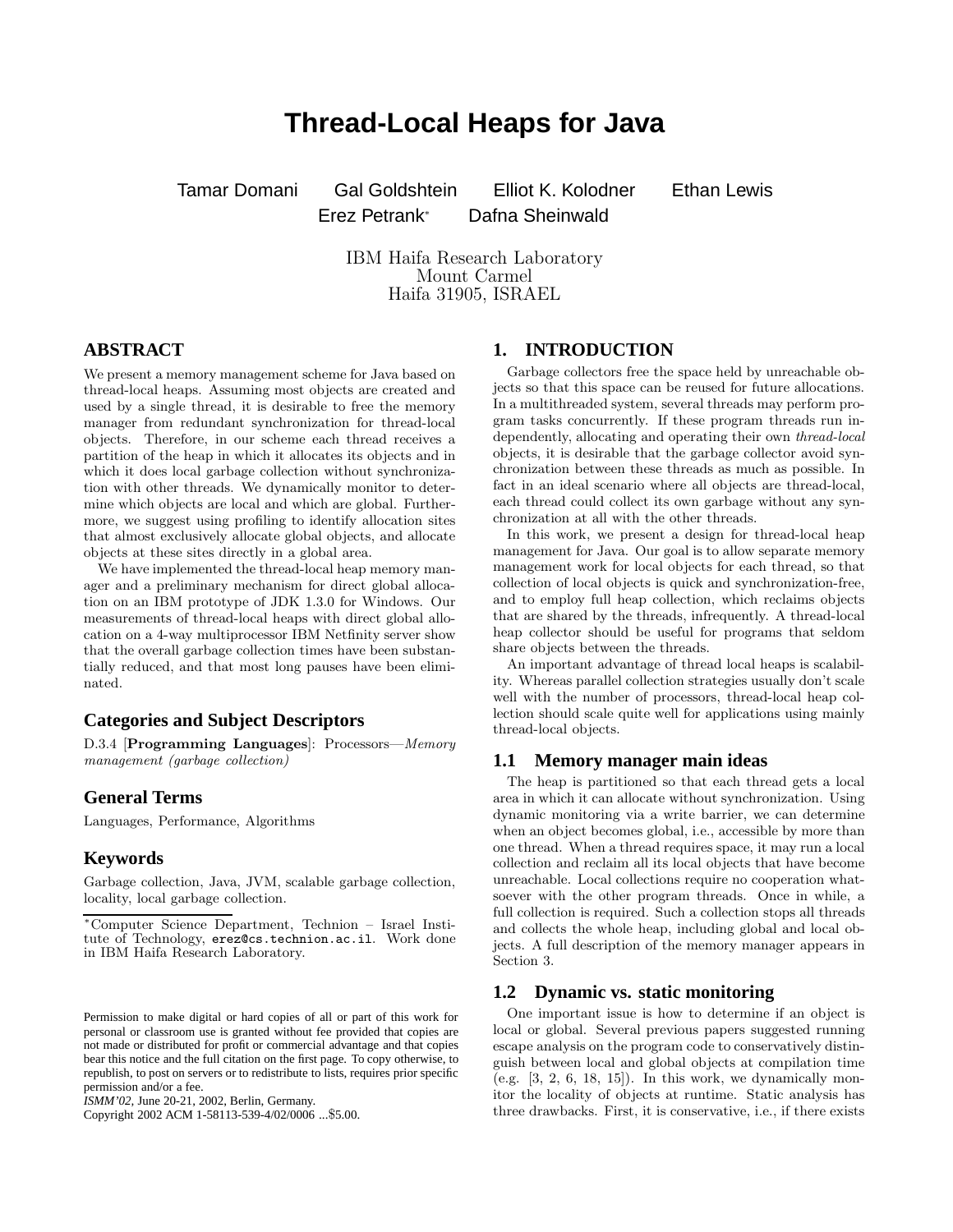any path in the program that causes an object to become global, then the object is treated as global. Second, it only judges objects by their allocation site. If an allocation site produces a million objects and 90% of them are local, the site is identified as global. Third, an object that becomes global long after allocation is considered global as of its creation. Employing dynamic (runtime) analysis, at the expense of a write-barrier, we achieve better monitoring since an object becomes global only when it becomes accessible to more than the creator thread. Our dynamic analysis is also somewhat conservative. We only check that an object becomes accessible to more than one thread and not that it is actually used by multiple threads. Furthermore, if an object becomes global, we never check whether it becomes local again. Although our approach is also cautious, it is far less conservative than static analysis. We believe that more accuracy will require a high execution time overhead and yield only slightly increased accuracy.

# **1.3 Allocating objects directly in the shared part of the heap**

There are some objects which are always global in scope. These objects include threads and classes. Because it is easy to identify these objects at allocation time, a performance improvement is obtained by avoiding the allocation of these objects in the allocating thread's local heap. In the local heap they would negatively impact the efficiency of the thread's local collection. Therefore, these objects are allocated in areas designated for global objects only.

Expanding on this idea yields a further improvement for some applications. In some cases there are certain locations in the application code that allocate exclusively (or nearly exclusively) objects which become global in scope. If these sites can be easily identified at allocation time, then allocating from these sites directly into the global area yields a performance improvement. We denote this operation as direct global allocation. It is possible to carry this analysis further, i. e., to allocate objects directly into the global areas depending on the function call path to the allocation site. We elaborate on this idea and present a preliminary mechanism for it in Section 4.

### **1.4 Our contribution**

Our first contribution is algorithmic. We provide a design for a thread-local memory manager and a way to dynamically monitor local vs. global objects through a write barrier. Next, we suggest the idea of direct global allocation and show how it can be implemented. Finally, we discuss the special considerations for compaction in this scenario.

Our second contribution is implementing the proposed memory management and measuring how it runs for multithreaded Java benchmarks. We have implemented the thread-local heap memory manager and a preliminary mechanism for direct global allocation on IBM's 1.3.0 Java Virtual Machine in interpreter mode and ran measurements on a 4-way multi-processor IBM Netfinity server with 550Mhz Intel Pentium III Xeon and 2GB memory. Note that this version of the JVM is a highly optimized production JVM. However we did not implement the write barrier in the JIT, so we could not measure with the JIT.

Our measurements comparing thread-local heaps with direct global allocation to the base version of the JVM show that the overall garbage collection times have been substantially reduced, and that most pauses have become extremely short. Such benefits usually appear with generational collectors. Here we show that they are also achievable with thread-local heaps. The overall program execution time is basically unchanged. There is a 2-3% gain due to the improvement in collection time and possibly by other factors (such as locality of reference). However, the improvement is offset by the costs of dynamic monitoring (via a write barrier).

### **1.5 Related work**

Several works have investigated detecting local objects via static escape analysis [3, 2, 6, 18, 15]. The goal was identifying, conservatively, at compile time, the objects that are only accessed by their creating thread (and no other thread) and thus can be allocated on the stack of their creating thread. Synchronization can be avoided for these objects.

The only paper that actually suggests a memory manager that uses the static analysis is by Steensgaard [15]. He suggests using the results of a static escape analysis, that identifies sub-heaps rooted at an object (i.e., an object and all of the objects transitively reachable from it) that are only accessed by their creating thread, for memory management. He proposes to allocate a section of the heap for each thread, where the thread allocates its local objects, and to allocate another section of the heap for allocation of shared objects. This memory manager is different from ours. Its local collections are not run independently, but are run only as part of the full collection. In particular, all shared objects are traced and reclaimed by a coordinated full collection of the shared area; after the full collection terminates, each thread continues by tracing its own local heap and reclaiming it. In contrast, our local collectors run independently of other threads, without any cooperation or interruptions to the other threads, and while minimizing the number of full collections. The gain in Steengaard's collector is the additional parallelism of the collection in the final phase. However, the number of full collections is not decreased, and thus, the latency does not benefit over a parallel collector. His results indicate that the separation of objects to local and shared areas is a good direction for further research. Steengaard remarks that his collector could be extended, including extensions similar to the design presented in this paper. However, he does not provide a design of such a collector. Another major difference between these two works is that we use dynamic monitoring of globality/locality rather than static analysis (as discussed in Subsection 1.2 above).

We are not aware of any previous work that reports the effects of thread-local heaps for Java on the throughput and latency of program execution. A thread-local heap memory manager has been used in two commercial JVM's: JOVE [11], and BulletTrain [4]. However, neither of them report on the effect local heaps have on the execution of a program. Doligez, Leroy and Gonthier [9, 8] use thread-local heaps for immutable objects in their implementation of CAML. They present some experimental results for pause times, however, their thread-local mechanism is not appropriate for Java, where almost all objects are mutable.

Our direct global allocation resembles pretenuring for generational garbage collection [5, 10, 1]. There, the memory manager tries to assess which objects have long liftimes, and allocate such objects directly in the old generation. Cheng et. al. [5] use profiling to determine allocation sites that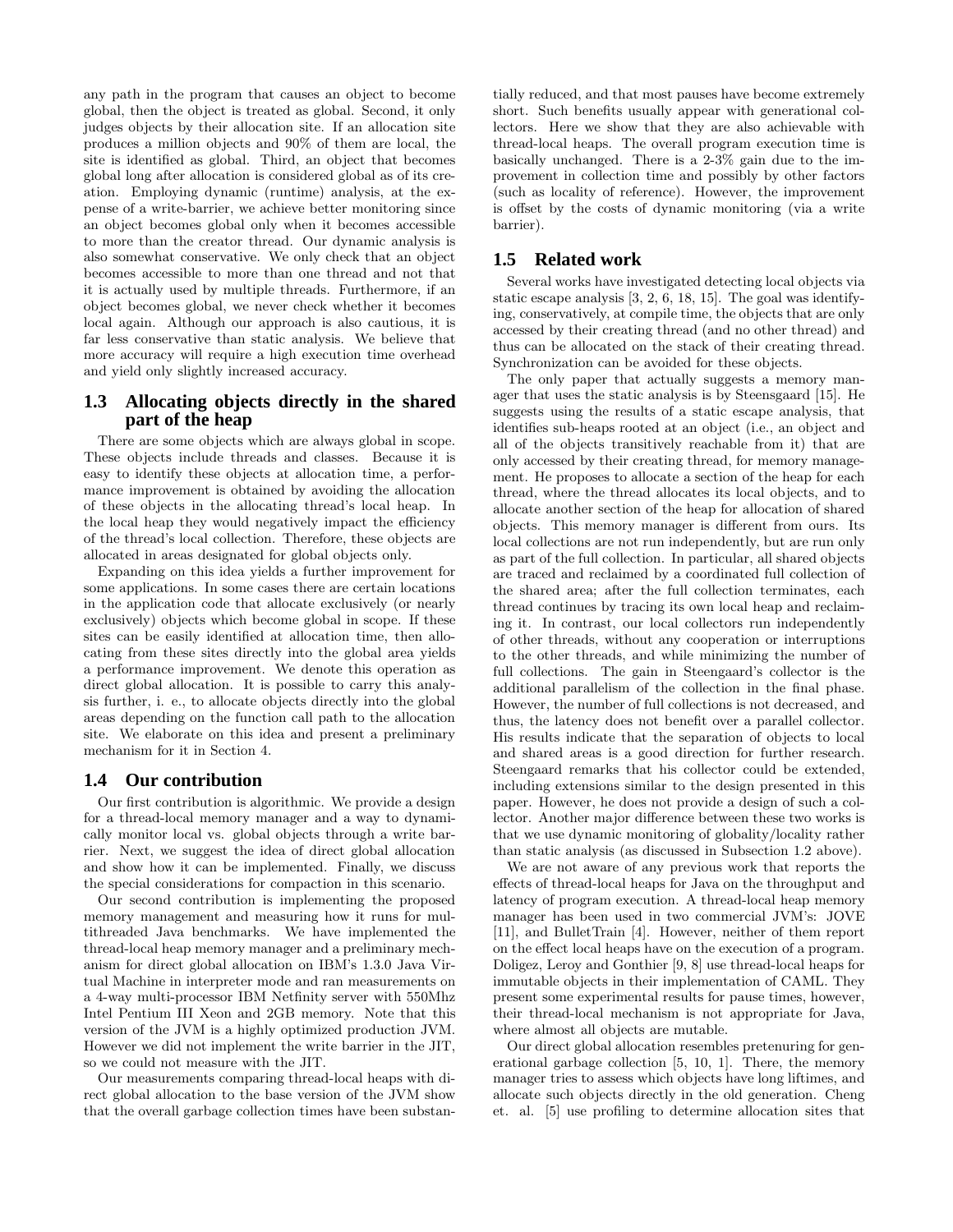tend to allocate long-lived objects. This profiling is then used to classify allocation sites with which pretenuring is used. Harris [10] uses dynamic sampling to predict the lifetimes of objects. Sampling reduces the cost of obtaining statistics, thus, avoiding the need for a separate profilegathering phase and allowing pretenuring decisions to be reversed during the run. Finally, Blackburn et. al. [1] improve pretenuring by combining profiling results from multiple applications for common library code with results for objects allocated by the runtime code.

Our direct global allocation uses profiling in a similar manner to classify allocation sites. However, the classification is different. We look for allocation sites that allocate global objects (rather than long-lived objects). Also, we find that the depth of the call chain is critical, whereas pretenuring work has used depth of one in all cases.

### **1.6 Summary of contents**

In section 2 we discuss the mechanism we employed for monitoring locality. In section 3 we discuss memory management issues. This section includes an overall view of the memory manger, discussion of data structures used, the algorithms of the local and global collections, and issues involved in synchronization. In section 4 we discuss the method we used for identifying sites that allocate global objects and also the algorithm we used for direct allocation into shared areas. In section 5 we discuss synchronization between the local and global collections. In section 6 we summarize the JVM compaction algorithm, discuss the issues that thread-local collection introduces and present our solution to these considerations. In section 7 we give a summary and analysis of the results we obtained on two benchmarks. We finish with section 8, which is a conclusion of our work and suggestion for future work.

# **2. MONITORING LOCALITY OF OBJECTS**

In this section we briefly explain how we monitor the state of objects and decide if they are local or global. For each object we keep a flag denoted the *global bit* signifying that it is global. All objects are initially local. However, some of the objects in a Java program are global by nature, in the sense that they can be accessed by any thread in the program. We mark such objects as global before they become accessible to threads other than their creator. A list of these objects include Class objects, Thread and ThreadGroups objects. Note that this list is specific to Java, but the overall idea is not.

When an object cell containing a pointer is modified, a check is made via a write barrier whether a local object becomes a descendant of a global object. If this is the case, then the local descendant becomes accessible by all threads and we should mark it and all its descendants global. This write barrier is executed just **before** the actual update. We use DFS to traverse the descendants of the object. We stress that no synchronization is required for the write barrier. The reason is that before the update is actually performed, the object is local and cannot be accessed by any thread other than its creator. The same holds for all its local descendants. Thus, the DFS is executed locally.

A similar write barrier is executed when updating static variables, creating JNI global references and also interning strings. Objects reachable from these roots are accessible to all threads.

In our implementation, we choose to keep the global bit in a separate bitmap. Each bit in the map represents 8 bytes in the heap. From our partition of the heap to areas (see 3 below) we know that each word in the bitmap can be written by one thread only. Thus, writing the bitmap does not require synchronization either.

We present a brief analysis of the write barrier cost. For each pointer modification we run a light-weight check to determine whether a local object becomes accessible from a global object. If so, a heavier trace marks all the object's children as global. Note that the light check runs much more often then the heavy trace. The check runs during each write barrier execution, whereas the trace runs just once for each global object during its lifetime.

# **3. THREAD-LOCAL MEMORY MANAGE-MENT**

In this section we describe memory management with thread-local heaps. We implemented a prototype of our memory management for IBM's 1.3.0 Java Virtual Machine for Windows, which we call the base JVM. The thread-local memory manager adopts the algorithm of the base JVM and adapts it for thread-local allocation. We start with a brief description of memory management in the base JVM.

#### **3.1 Outline of management in the base JVM**

The base JVM garbage collection uses a mark-sweep algorithm. Allocation is based on local (and fast) allocation caches [7]. After collection, free chunks of memory in the heap are linked to form a globally accessible free list. Threads allocate local allocation caches from the global free list. The allocation caches are at least 384 bytes. Since the memory in them is contiguous, a thread allocates from its cache by bumping a pointer. When the space in a cache is insufficient for an object allocation, the thread allocates another cache from the free list. Objects larger than 384 bytes are not allocated from local caches. Instead a first fit search is done on the global free list.

# **3.2 Outline of thread-local management**

We divide the heap into large areas of equal size. These areas are on the order of 1 mb in size. The exact size can be set by a command line parameter. Each thread is assigned local areas in which it can allocate without synchronization. As the program executes, a write barrier monitors pointer updates, so that it can keep track of objects that become global. Each thread may run a local collection and reclaim all local objects that have become unreachable. Such a collection requires no cooperation whatsoever with the other program threads. Once in while, a full collection is required. Such a collection collects the whole heap including global and local objects.

More specifically, each thread initially receives an area for the allocation of its objects. When the area is exhausted, the thread may obtain another area from a global pool of areas, or run a local collection (according to the triggering policy). Running a local collection is done independently of any other program thread, and we elaborate on the algorithm in Section 3.5 below. Obtaining an area from the global pool requires thread synchronization. When areas in the global pool are not available, a full collection is initiated. The full collection stops all threads and runs a parallel mark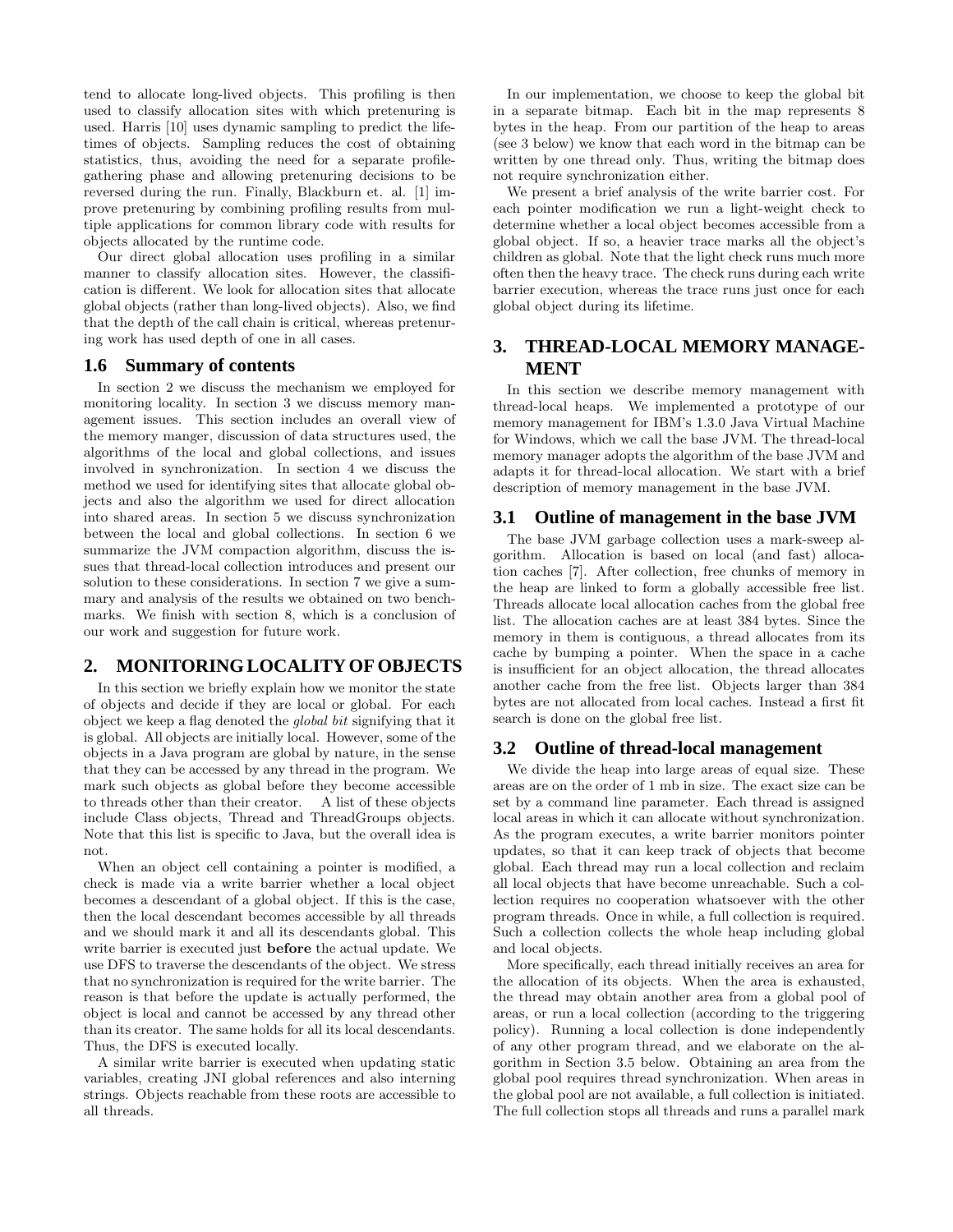and sweep on the whole heap. We elaborate on the full heap collector in Section 3.6 below.

Threads use local allocation caches as in the base JVM. Instead of there being one global list of free chunks for the entire applicaiton, each area has its own free list of chunks which is used to allocate local allocation caches. When the space in a local cache is exhausted, the thread allocates a new cache from one of its areas. When the thread's areas do not contain enough contiguous free space for a new cache, it executes a local garbage collection. This collection neither traces nor sweeps the global objects. If the space freed in the thread's areas is insufficient to serve the current allocation request, the thread allocates a new area from the global pool of areas. When an area is not available from that pool, a global (also called full) collection is initiated.

During a full collection the global collector stops all threads and uses the original garbage collector of the base JVM. This collector is a mark-sweep collector with a parallel mark phase. One difference between the base JVM (full heap) collection and our global collector is that freed spaces are returned to local free lists rather than to one general free list. Only complete areas that contain no local objects may be returned to the global pool of areas.

On top of this algorithm, we have tested an important improvement in which we allocate objects likely to become global in a designated global area. This yields a noticeable benefit and is described in Section 4 below.

Among other technical difficulties, we note the importance of the coexistence of local and global collections. A global collection cannot start while a local collection is sweeping. Furthermore, a local collection cannot be stopped in the middle for a global collection and then resume at the point it was stopped. A mechanism for the coexistence of local and global collection is described in Section 5. Such a mechanism may be useful in other settings as well. We start with a detailed description of the basic allocator and collector.

### **3.3 Allocation of objects**

Objects are categorized by their sizes in three categories. **Small** objects smaller than the minimum size of a cache; **medium** objects with sizes between the minimum cache and half an area; and **large** objects larger than half an area.

As described in section 3.2 we allocate small objects, which are by far most frequent, by bumping a pointer in the local cache. Medium objects are allocated from the free list by first fit order. Failure to satisfy a medium object request results in a local collection. Afterwards, if the request is still unsatisfied, the thread will request a new area from the global pool. For large objects we allocate one or more (if necessary) consecutive areas from the global pool. The remaining part of the (last) area is inserted into the local free list.

#### **3.4 Data structures**

**The free list.** Each thread has a local free list, organized as a linked list. The list is address-ordered and the allocation strategy is address-ordered first fit. Allocation of caches and medium objects is done from the list. Each entry in the list is large enough to serve as an allocation cache.

**The local-free areas.** Areas that contain global objects, but no local objects, are kept in an array of linked lists (buckets). They are ordered by the size of the largest contiguous free space in the area. Such areas are obtained for medium-sized objects or cache replacement by best fit strategy when the free list cannot satisfy the request. Access to the buckets is protected by a lock.

**The free areas.** Areas that are completely free from any objects are kept in a binary search tree. They are sorted by address, and a first fit strategy of allocation is used here as well. When all objects in an area are reclaimed, i.e., it becomes free, then it is inserted into the tree after appropriate coalescing (to satisfy requests for objects bigger than an area). Access to the tree is protected by a lock.

**The area table.** Finally, we keep a table with an entry for each area containing information about the area (owner thread, largest free chunk in the area, etc.)

#### **3.5 Local collection**

We use a mark-sweep collector for local collections. Marking is done only on local objects. Note that it is sufficient to mark from the local roots (e.g., the thread's stack). There can be no pointer from a global object or from global or foreign (e.g., local to other threads) roots to a local objects.

We employ the bitwise sweep strategy used in the base JVM [7], modifying it to take into account global bits. Bitwise sweep takes advantage of the fact that we only need free space large enough to accommodate an allocation cache. The mark bits are kept in a bitmap where each bit represents 8 bytes in the heap. Only the bit corresponding to an object's header is used to indicate the object is marked. During sweep we *or* the mark bits and the global bits. Thus, the local thread may free spaces whose bits in the bitmap are zero. In order to find free space at least the size of a minimum allocation cache size, the bitmap must contain at least two consecutive bytes of zero. Thus, we may go over the bitmap in byte steps looking for a zero byte. When we find one, we move forward in word-sized steps until we encounter one that is not zero. Then we check the exact location where the zeros begin and end, and subtract the size of the last object preceeding the zeros. This method buys us fast reclamation of large free spaces and it ignores small free spaces.

The thread adds the free spaces that it finds to its local free list. This requires no synchronization. In case the sweep discovers an area that is completely free of local objects, or completely free of any object, it puts the area in the respective global data structure of local-free or free areas.

#### **3.6 Global collection**

A global collection is initiated when a free area cannot be obtained for an allocation of a medium object, large object, or allocation cache. The global collector collects the full heap, including the local areas. Special care must be taken to handle synchronization between the local collectors and the global collector. We discuss this issue in Section 5 below.

The sweep procedure uses the same ideas as in the local sweep. Namely, it ignores small free spaces and finds larger free spaces quickly.

Freed spaces are put in free lists in the following manner. Areas which are fully freed are inserted into the tree of free areas. Areas containing only global objects are added to the structure of local-free areas. Finally, areas containing local objects are added to the free list of its owning thread. The association of an area with its thread is done through the area table recording for each area the thread owning it.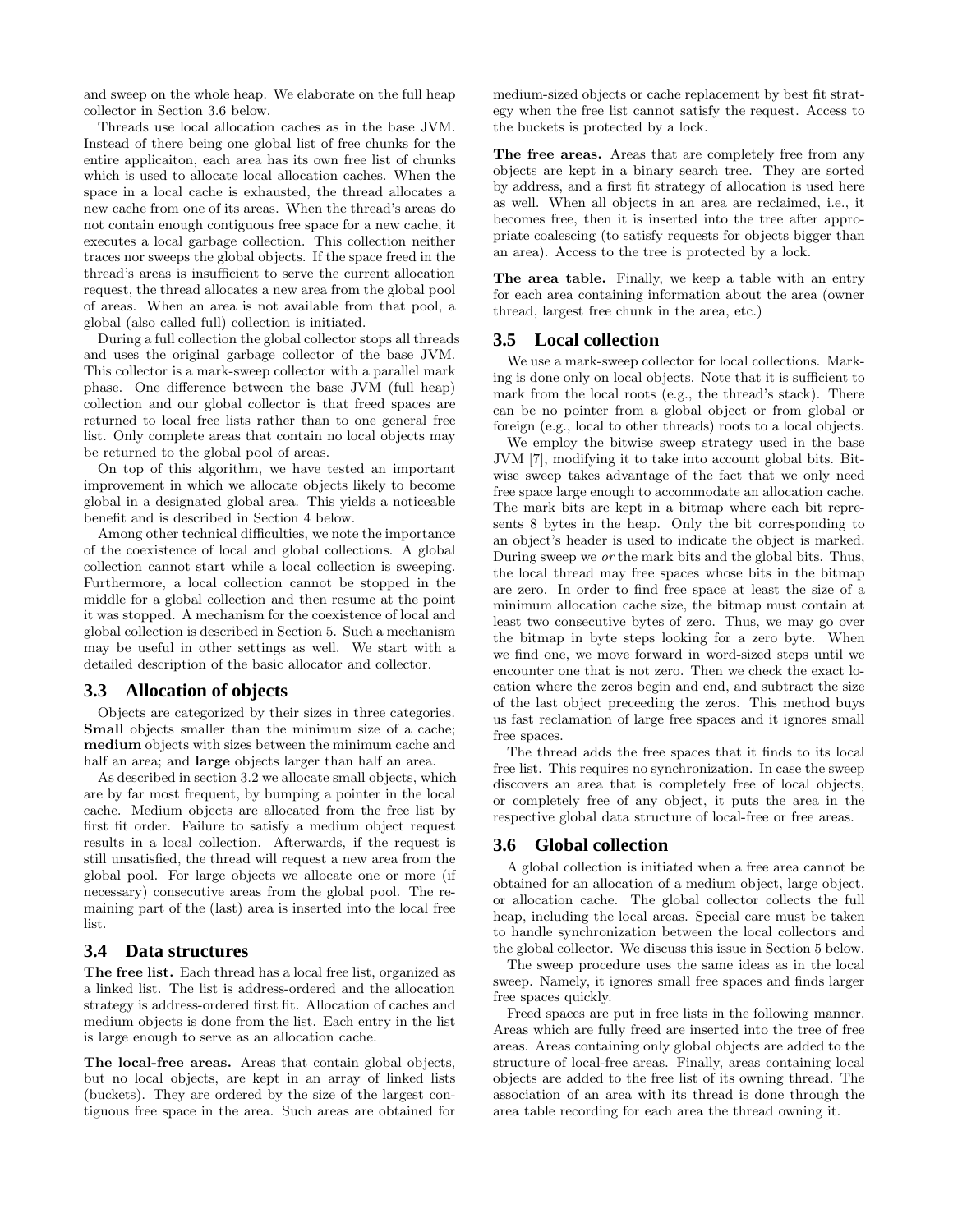For the global mark we employ the existing parallel marksweep collector from the base JVM. All threads are stopped while the collector works.

# **4. DIRECT ALLOCATION INTO SHARED AREAS**

Usefulness of the thread-local collector relies on the assumption that the great majority of objects remain local through their lifetimes. Applications for which this assumption does not hold may see poor performance as a result of the thread-local collection algorithm.

However, there are ways address this problem so that thread-local collection may work beneficially in such applications. A way which works especially well is the allocation of global objects directly into shared areas which are designated exclusively for global objects.

Direct allocation of objects to global areas requires a priori knowledge that the object will become global. One could use dynamic profiling at runtime to determine the likelihood of the different allocation sites to allocate global objects. Sites with a sufficiently high likelihood to allocate global objects would allocate objects directly into a global area. Implementing low-cost dynamic profiling is complex. Thus, to check the benefits of direct allocation, we built a prototype by profiling during a training run and patching the appropriate *new* bytecodes to do direct global allocation. The technique we used to build the prototype is not suitable for a production JVM.

Direct global allocation reduces the fragmentation with benefits of better utilization of heap space and reduced collection times (especially for sweep). One could think that simpler solutions would work. For example, using a "promotion" procedure during local collection to move all global objects out of the local space. However, in order to move the global objects we would need to stop other threads in order to find and modify all pointers referencing the moved objects. This would require substantial synchronization, eliminating the local nature of local collections. Another solution that might have seemed reasonable is to move global objects out of the local space when they become global (via the write barrier). This solution would not require much synchronization with other threads since all the moved objects are still local. However, there is another problem. Moving objects during the write barrier requires knowledge of all the local references to the moved objects. Finding these references would be an unacceptable cost for the write barrier.

#### **4.1 Implementation**

pBOB, one of the benchmarks we tested, has a very high rate of global object creation. It creates global objects at a rate of about 30% of all object creations. We ran pBOB, recording the percentage of global allocations at each allocation site. Sites that had a rate of at least 99% we designated "global sites", that is, sites where we would automatically allocate new objects into a global area.

Having identified the global sites, we needed some way of passing this information to the allocator during runtime. To do this, we stored information in the bytecodes of the methods. We replaced the bytecodes for *new*, *newarray*, *anewarray*, *new quick* and *anewarray quick* at global sites with unused bytecodes, which we used to call routines to allocate directly into the global areas.

Bytecode replacement works well when an allocation site is always global. However, there is another category of allocation sites suitable for global allocation. This category is sites that allocate globally conditionally on the sequence of methods calling the allocating method. In these cases a work around can be done, where duplicate methods are created, calls to them are inserted in the first method in the sequence, and the bytecode in the final method in the sequence is replaced. We used this technique in the case of string constructors whose calls to construct arrays of characters were global when the strings themselves were global.

### **4.2 Global Allocation Algorithm**

Using a single global allocation area for all the threads would require synchronization on every global allocation. In order to guard the benefits from the regular allocation algorithm, we created a separate allocation track for global allocations for each thread. The new track is essentially identical to the original allocation path. The only difference is that threads do not receive a full area for global allocations. Instead, in order to optimize heap usage, they receive part of an area. The section of area they receive is reasonably large as to avoid frequent requests for more sections. Other than that, the algorithms for regular and direct allocation to global areas are identical, and even use the same code.

# **5. SYNCHRONIZING GLOBAL AND LO-CAL COLLECTIONS**

The coexistence of the global and the local collections requires some synchronization to maintain the integrity of the shared data structures and ensure that heap objects are properly classified as reachable or unreachable. For example, we cannot start a global collection while a local collector is sweeping, because the free list of the local heap is not coherent. On the other hand, we may stop local tracing in the middle to let the full collection start working. However, when the full collection ends the local collector cannot continue from where it stopped without a correction since objects have been reclaimed.

Thus, we need a mechanism that allows the following operations:

- 1. The global collector is able to check if it is not safe to stop any of the threads for a full collection. If it is not safe to stop a thread for a full collection, we will say that the local thread is executing a *forbidden code segment*.
- 2. The global collector is able to notify all threads that it wants to start a collection. After getting such a notification, threads will not enter forbidden code-segments.
- 3. A thread that finishes executing a forbidden code segments is able to tell the global collector it has done so.
- 4. The collector is able to tell when all threads have finished executing forbidden segments.

We remark that all forbidden code segments appear during allocation or local collection. Code segments where the allocator and collector can simultaneously modify the free or area list are defined forbidden. In terms of efficiency, we set the following guidelines: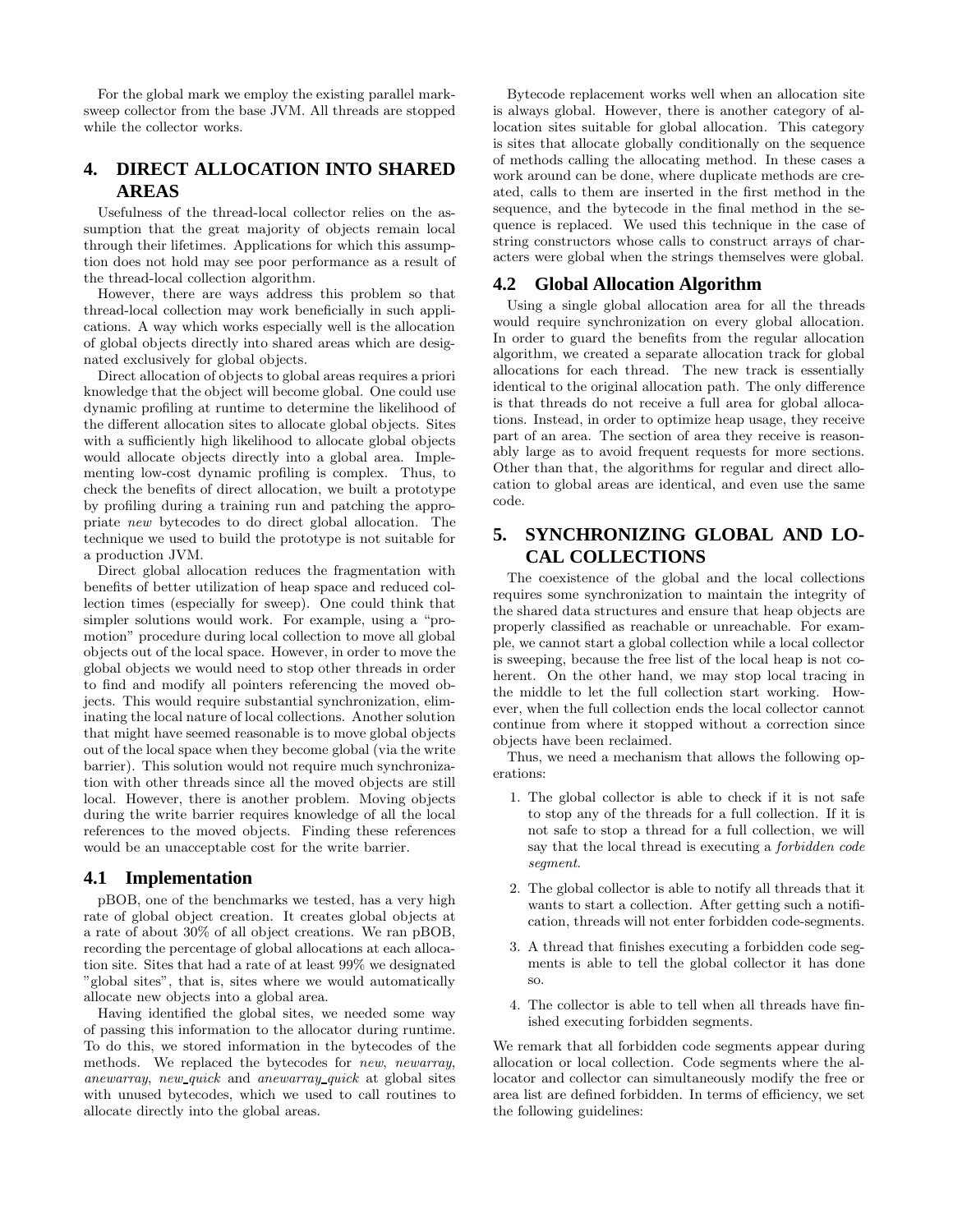- 1. Wherever possible, we refrain from using locks.
- 2. Overhead on normal execution of the program threads is minimal.
- 3. The global collector may be delayed, and pay more in terms of synchronization cost, but the delay is as low as possible.

Note the asymmetric cost preference we make: program threads should not suffer during normal execution since that would have a negative impact on the overall execution time. On the other hand, the global collector is seldom run, and thus, it may pay some synchronization cost without a noticeable change in program execution time. Of course, this cost should be reasonable.

Let us describe the synchronization mechanism. The collector sets a global flag, *gc pending*, to inform the mutators that it wants to collect. For its part each mutator has a local flag, *gc ready*, which it cleared upon entering a forbidden code segment. Clearinging the *gc ready* flag prevents the collector from suspending the mutator. Afterwards the mutator checks the collector's flag. If it is set, the mutator will block on a condition variable which is signaled by the collector at the end of the collection. Threads that are not in a forbidden segment at the start of a global collection are halted by the collector. Special synchronization care must be used to ensure that each thread agrees with the collector on their common state. For example, while the collector discovers that a thread is not executing forbidden code, the collector must be sure that the thread will not start executing forbidden code afterwards.

To describe in more detail the synchronization mechanism we start with the mutators. When a mutator enters a forbidden segment, it starts by clearing the *gc ready* flag and continues cooperating with the collector by checking if a collection is pending. If it is, the mutator sets the *gc ready* flag and suspends itself (by waiting on a condition variable). When the collection is complete the collector notifies all waiting threads (by broadcast) and the mutator thread resumes and clears the *gc ready* flag. Upon leaving the segment the mutator sets the *gc ready* flag. We have two kinds of forbidden segments, short and long. For a short segment (such as allocation) the mutator cooperates with the collector only at the entrance to the segment. For a long segment (such as a local collection), the mutator cooperates at the beginning and in the middle at some appropriate points. In some cases, such as in the middle of a local collection, the mutator checks whether a full collection has occurred while it was suspended. If this is the case, the mutator leaves the local collection and tries allocating again. Such checks are performed after each cooperation point. The cooperation points are chosen to balance minimizing delaying the global collector against frequent checking of the *gc pending* flag.

When a global collection is invoked, the global collector sets the *gc\_pending* flag. Afterwards it runs a loop until it ascertains that each thread's *gc ready* flags is set and then it suspends them all. When all threads are suspended, the global collector collects the whole heap. When the global collection is done, the collector resumes the suspended threads, clears the *gc pending* flag, and signals all the threads that are waiting for completion of the collection by disabling the event.

Note that we have used both a flag, *gc pending,* and a condition variable since it is much more efficient to check a

flag then a condition variable. Recall that one of the main goals is to keep the overhead on the mutators as low as possible during normal execution. Thus, it is desirable to let the mutators check a flag.

Figure 1 presents our synchronization of local and global collections. We would like to point out an interesting race condition that requires the use of a *while* statement (instead of an *if* statement) as the mutator checks the *gc pending* flag. The race is as follows. Suppose the global collector raises the *gc pending* flag. A mutator checks the flag, finds it set and suspends itself on a condition variable. Later, the collection ends and the mutator resumes. But before it does anything, it looses control over the CPU and waits. Later, another global collection starts. The *gc ready* flag is still set because the mutator hasn't had the CPU cycles required to clear it. Now the collector thinks the mutator is safely out of a forbidden code. But the mutator, without checking, may start working on a forbidden segment at the same time that the global collector initiates the collection. This will foil the rest of the execution. Such a scenario is eliminated by the use of the *while* statement. After resuming, the thread will test the *gc pending* flag again before entering a forbidden segment.

# **6. COMPACTION**

We believe compaction is a worthwhile extension to our algorithm. Compaction affords an opportunity to remove long-lived global objects from the local heaps, which increases the efficiency of local collection. Below we provide a design for incorporation of compaction into the algorithm.

### **6.1 The basic algorithm**

An interesting enhancement to the collector is a compaction mechanism. We use the algorithm currently implemented in the JVM which was presented by Morris [12]. This algorithm requires no extra space, keeps the order of the live objects, and requires only two passes on the heap. It assumes that each object has a pointer to its class, and this pointer is distinguishable from other pointers in the object. In the first pass, the compaction algorithm identifies and modifies all the "forward" pointers in the heap. We call a pointer a *forward* pointer if it points to an address in the heap that is higher than its own address. Other pointers are denoted *backward* pointers. In the second pass we modify all the backward pointers and move the objects.

Both passes proceed from the lowest to the highest address in the heap. During the first pass, we create for each object, *A*, a linked list of the pointers that reference it. The linked list head replaces *A*'s class pointer which is temporarily stored at the end of the list. As each pointer to *A* is encountered it is linked at the head of the list. Note that this linked list requires no extra space. During the first pass when we get to an object, we have a list of all the forward pointers to it. We also can calculate where this object will reside after compaction, because we have seen all the live objects before it. Thus, we modify all the pointers in the current linked list and "clear" it by restoring the object's class pointer. As we go on with the pass we create a linked list of all the backward pointers to the object in the same manner. When we are done with the first pass, all forward pointers have been properly modified and each object is associated with a list of all backward pointers that point to it. In the second pass we move each object to its new loca-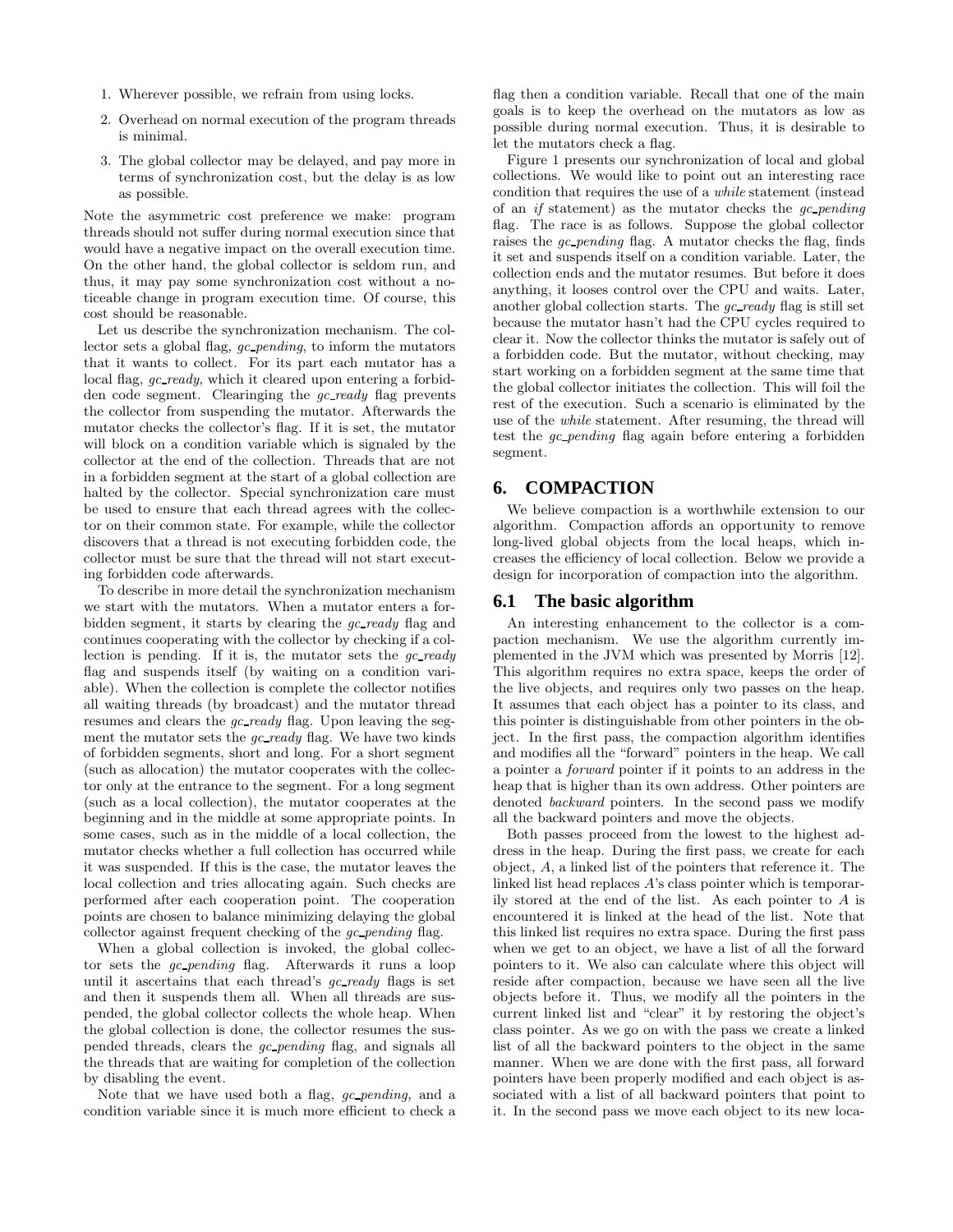| Global Collector:<br>mutex_lock<br>set gc_pending<br>mutex_unlock<br>wait while there are threads whose <i>gc_ready</i> flag is cleared<br>suspend all threads<br>collect the whole heap<br>resume all suspended threads.<br>clear $gc\_pending$<br>mutex_lock<br>signal to all waiting threads (broadcast) $\prime^*$ allowing waiting threads to resume $\prime\prime$<br>mutex_unlock                                                                                                          |
|---------------------------------------------------------------------------------------------------------------------------------------------------------------------------------------------------------------------------------------------------------------------------------------------------------------------------------------------------------------------------------------------------------------------------------------------------------------------------------------------------|
| Any Other Thread:<br>/* Its gc_ready flag is normally set. $*/$<br>/* It is cleared upon entrance to no-global-GC segment, and set again upon exit $*/$<br>/* When entering a forbidden segment or during checks inside a long forbidden segment $\text{do:}^*/$<br>while $(gc\text{ }pending\text{ is raised})$<br>set $qc$ ready flag<br>Wait on condition variable<br>Raise a flag to inform the allocator that global gc happened<br>mutex_lock<br>clear <i>qc_ready</i> flag<br>mutex_unlock |

**Figure 1: Global and Local Collection Synchronization Scheme**

tion, modify all the backward pointers to reference the new location, and restore the class pointer to the object. By the end of the second pass all objects have been moved and all pointers have been updated.

Remark. Note that if we were using extra space for each object, we could finish all the work in one pass. We could keep for each object a translation between the old and new locations, and move the object to the new location. Afterwards we could update backward pointers using the translation table.

### **6.2 Modification for our collector**

In our setting, we would like to compact local objects in the local areas of the thread. We start with presenting local compaction and then continue with global (full heap) compaction.

**Local compaction.** Local compaction cannot move global objects or objects which are pinned or dosed (*Pinned* objects are those that cannot move because the JNI has given native code direct access to the contents of the object, e.g., an array. *Dosed* objects are objects that may not move due to the conservative scan of the thread stacks.). Thus, each object is moved to the lowest address possible without moving these objects. Also, we insist that objects do not spill from one area to another (unless they are larger than the size of one area). Thus, an object that moves must fit completely into an area. Recall that global objects do not contain pointers to local objects. Thus, they need not be modified and we disregard them through the passes.

The local compactor moves through the local areas by traversing a linked list of areas that belong to the local thread. Only local objects are checked for forward and back-

ward pointers. We keep a read pointer that goes over the live objects in the heap. As the read pointer passes over the heap we organize free chunks it discovers by putting them in an address ordered linked list. Each object encountered is assigned a new address by employing an address-ordered first fit strategy using the linked list. Note that this tends to keep the order of objects in the heap, but does not guarantee it. However, all the other properties of the algorithm hold, most importantly the end result: the pointers are all correctly updated when compaction is finished.

**Global compaction.** When we do a global collection, we may move all objects that are not pinned or dosed. However, we have the requirement of keeping local objects in their local areas. Thus, we keep a free list as before for each of the local threads as well as one for global objects. Global objects are moved from local heaps to global areas. The traversal of the heap is done area by area, as the read pointer goes over the heap. Each object encountered may be either global or local. A free space for it is allocated using the free list of the thread that owns the current area or using the global free pointer.

When a new global area is required, an area is taken from the list of free areas of the collector. It is preferable to use areas that are local-free rather than areas that are completely free. In the case a new global area is required but cannot be allocated, we keep the global objects in the current local area of the thread. After compaction is done, freed areas are inserted to the local-free or free areas data structures.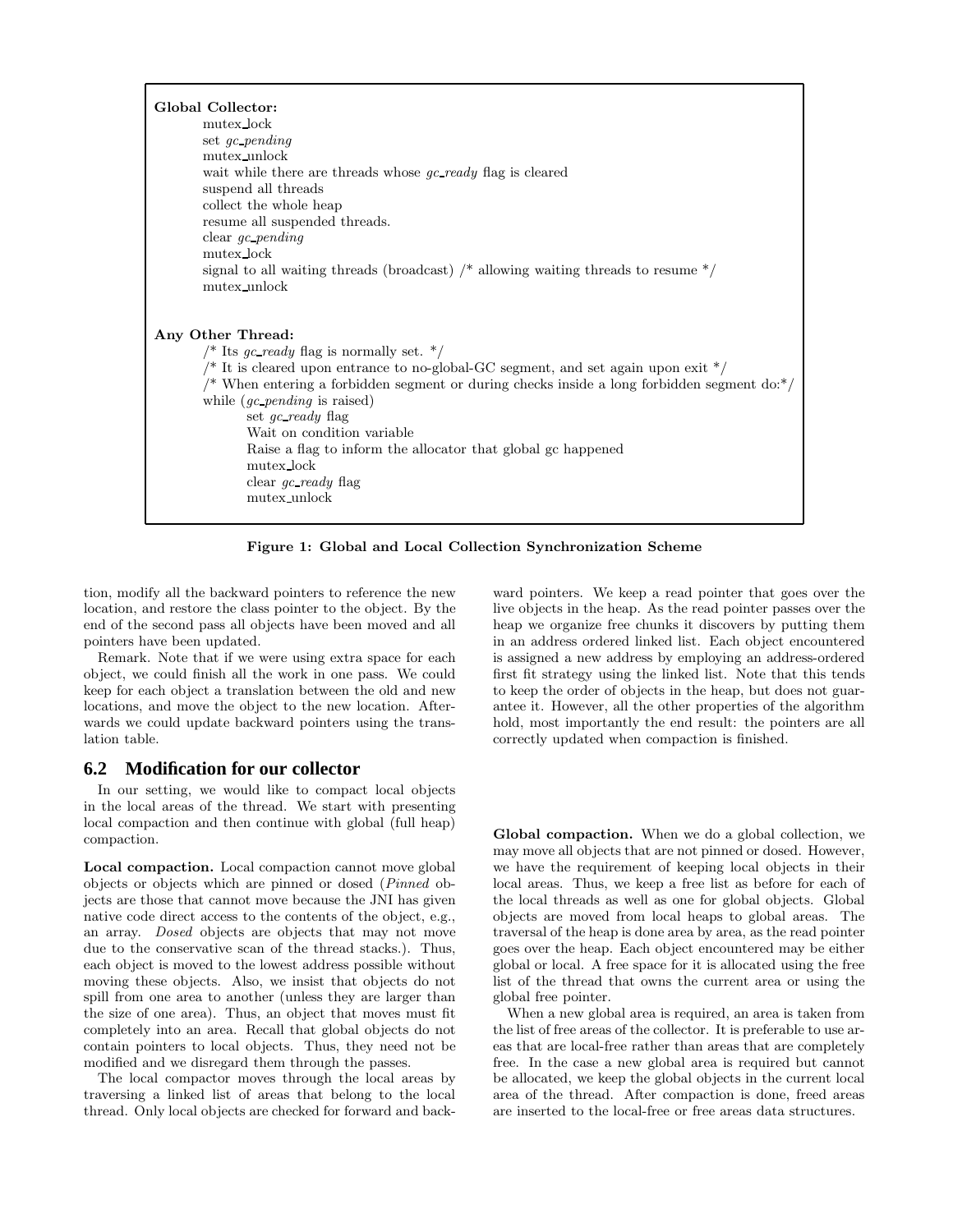# **7. RESULTS**

### **7.1 Implementation**

We implemented the algorithm on IBM's Java Virtual Machine version 1.3.0 and ran measurements on an IBM Netfinity server with 550Mhz Intel Pentium III Xeon and 2GB memory. We modified the interpreter and ran the original and the modified JVM in an interpreted mode without the JIT. This JVM is highly optimized production JVM.

We ran measurements on two multithreaded benchmarks, pBOB2.0a and Trade 2 on WebSphere under AKStress. The first application is the kernel application of the SPEC2000jbb benchmark, which is described in detail in SPEC web site [14]. We chose to use pBOB over SPECjbb because of the greater flexibility it offers in setting parameters, particularly the number of threads. The second application is the Web-Sphere [17] webserver application driven by AKStress utilizing Trade2 [16]. We used version 4.0 beta of WebSphere and DB2 version 7.2 as the database. AKStress spawns a configured number of threads to make repeated requests to the WebSphere server for web page retrieval. The Trade 2 benchmark is an IBM internal benchmark that measures the performance of servers running the IBM WebSphere Application Server software. The Trade 2 application was built to emulate an online brokerage firm. It is implemented using a collection of Java classes, Java Servlets, Java Server Pages and Enterprise Java Beans (EJBs).

We implemented a preliminary version of direct global allocation for the pBOB benchmark only. The reason we did not prototype it for Trade2 on WebSphere as well is that our manual modification of the relevant allocation sites is not feasible for the abundant number of relevant sites in WebSphere (when running Trade2). We start by presenting our results running the implementation with and without direct global allocation for pBOB. We then provide the measurements for Trade2 on WebSphere without direct global allocation and infer from the improvement seen on pBOB how direct global allocation might improve performance for Trade2 on WebSphere.

# **7.2 Measurements**

#### *7.2.1 Full measurements for pBOB*

In this subsection, we report our findings for pBOB. We start with statistics comparing global and local object populations. In Table 1, we report the percentage of allocated **local** objects surviving a global collection (on average), the percentage of allocated **global** objects surviving a collection (on average), and the percentage of allocated objects which are global before and after a collection. All measurements are reported both in terms of the number of objects and the accumulated space they require. We see in Table 1 that during a typical collection more than 99% of the local objects die. A much lower death rate (63-80%) is measured for the global objects. The difference in the death rate explains why the fraction of global objects rises from less than half before a collection to almost 99% after the collection.

Next, we report collection time statistics. In all tables we abbreviate thread-local, TL, and direct global, DG. Note that we must compensate since local collections are run on one processor (out of the four in our machine) and the global collections are run on all the four processors. In order to compensate we can either divide the local collections

| heap/   |      | calculated gc time |      | improvement         |
|---------|------|--------------------|------|---------------------|
| threads | base | TL                 | DG   | DG vs Base          |
| 128/4   | 597  | 1589               | 582  | $2.4\%$             |
| 128/12  | 1352 | 2536               | 891  | 34.1%               |
| 128/20  | 2955 | 4688               | 1226 | 58.5%               |
| 256/4   | 421  | 1597               | 366  | $13.\overline{1\%}$ |
| 256/12  | 663  | 2206               | 381  | 42.5%               |
| 256/20  | 947  | 2252               | 433  | 54.3%               |
| 256/40  | 2559 | 3681               | 1051 | 58.9%               |

**Table 2: Garbage collections times (in ms): a summary (pBOB).**

by 4 (meaning that they only take 1/4 of the CPU overall strength) or multiply the full collection times by 4 (to signify that they run on 4 processors). We chose to divide the local collection times by 4 and this is how the measurements are reported. The collection times so derived can be fairly compared with the times from a run of the garbage collector in the original JVM in which the four CPU's are used by the collector.

The summary of the measurements of collection times is given in Table 2 and the detailed information appears in Table 3. Thread-local heaps with direct allocation of global objects yields a reduction of 2-60% in the overall collection times. Note that direct global allocation is crucial for program sites that mostly allocate global objects. Relying on the thread-local heap scheme alone actually yields worse collection times. Looking into the more detailed measurements in Table 3, we see that the main cost of collection is due to the sweep. In our version of the JVM the cost of sweep is proportional to the number of discontiguous free spaces in the heap. Global objects in the local heaps partition free spaces, decreasing the total number of available bytes while greatly increasing the number of free spaces. Allocating objects directly in a global heap substantially ameliorates the sweep efficiency and provides an improvement in overall collection time.

We now turn to reporting pause times. Since this is a stopthe-world collector, the pause times are the lengths of the collections and the number of pauses is the number of collections. Looking at Table 4 we see pauses for full collections (and original collections) on the order of 100ms. Local collections using thread-local heaps are one magnitude smaller (around 10ms) and direct global allocation reduces the local collection times to approximately 1ms. The reduction of two orders of magnitude in the pauses makes pauses for the local collections unnoticeable for the user. To see the reduction of the number of long pauses (due to full collections) look again at Table 4. We see that when using direct global allocation, the number of long pauses is cut by 38-76% depending on the heap size and number of threads running.

Let us now check the cost of the running the program with dynamic monitoring. Recall that the write barrier that marks objects global just before they become global during program execution. It turns out that the cost of executing the write barrier as a percentage of the overall execution time is between 2.1-2.8% (see Table 5). Running with the JIT this figure most likely will rise sgnificantly. This cost explains why we do not see improvements in overall execution times. Although the collection times have been reduced significantly (sometimes by more than a half), the cost of the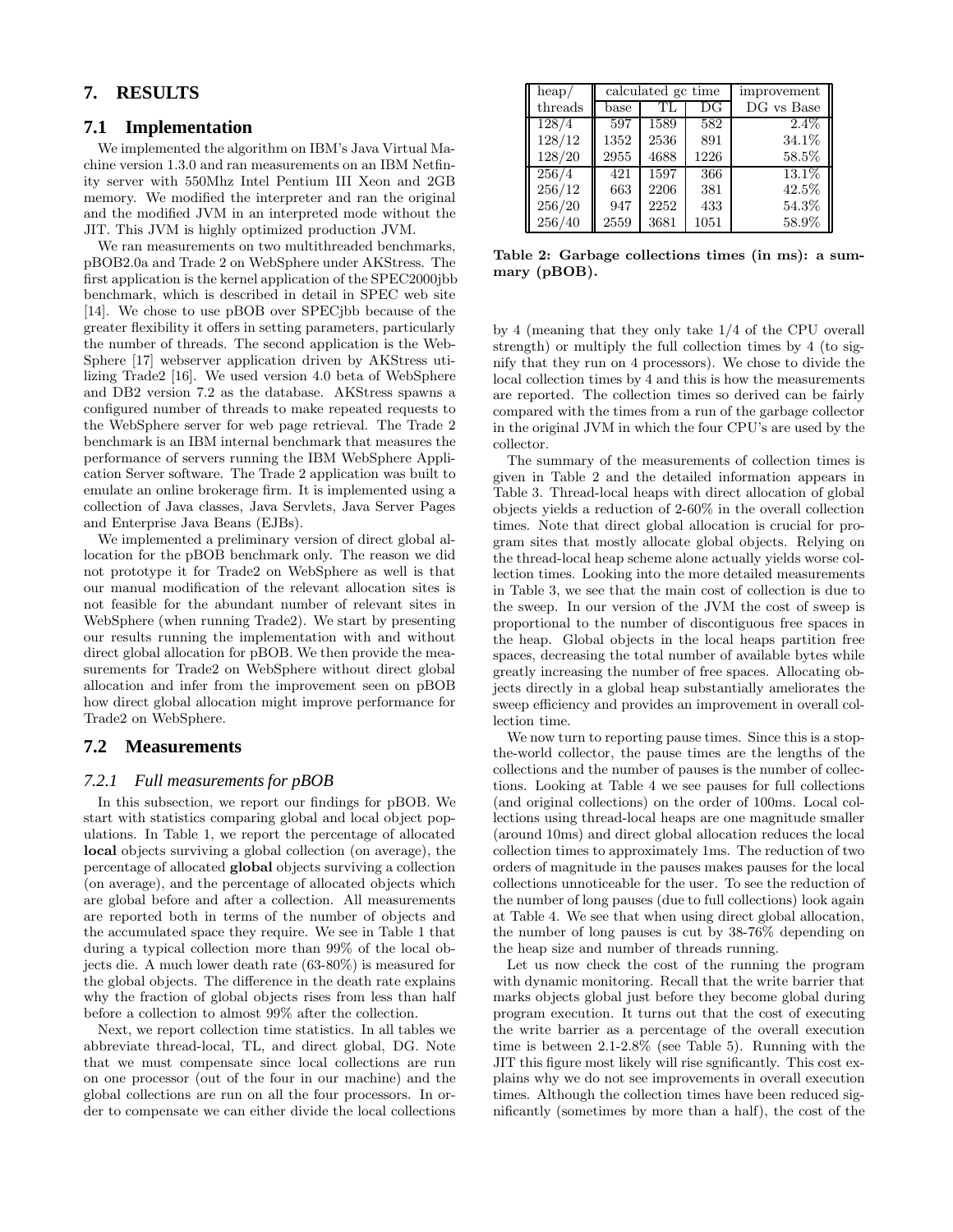| $\parallel$ heap/ |         |                  |                |      |                 |        | $\%$ surviving locals $\%$ surviving globals $\%$ global before gc $\%$ global after gc |      |  |
|-------------------|---------|------------------|----------------|------|-----------------|--------|-----------------------------------------------------------------------------------------|------|--|
| threads           | obi     | byte             | obi            | bvte | obi             | byte I | obi                                                                                     | byte |  |
| 128/4             | 0.1     | 0.9 <sub>1</sub> | 19.1           |      | $23.5 \pm 34.4$ |        | $43.0 \pm 98.6$                                                                         | 95.0 |  |
| 256/20            | $0.4\,$ |                  | $2.2 \pm 37.1$ | 44.2 | 40.0            |        | $50.3$   98.3                                                                           | 95.3 |  |

**Table 1: Fraction of globals objects in pBOB**

| heap/   |      | Base       |      | TL.  | full       | $_{\rm GCs}$ | TL  | local GCs  |      |     | $DG$ global $GCs$ |      | DG. | local      | $_{\rm GCs}$ |
|---------|------|------------|------|------|------------|--------------|-----|------------|------|-----|-------------------|------|-----|------------|--------------|
| threads | mrk  | <b>SWD</b> | tot  | mrk  | <b>SWD</b> | tot          | mrk | <b>SWD</b> | tot  | mrk | <b>SWD</b>        | tot  | mrk | <b>SWD</b> | tot          |
| 128/4   | 327  | 270        | 597  | 254  | 348        | 603          | 134 | 853        | 987  | 121 | 149               | 270  | 221 | 92         | 313          |
| 128/12  | 839  | 514        | 1352 | 763  | 753        | 1516         | 145 | 876        | 1021 | 331 | 265               | 596  | 165 | 131        | 296          |
| 128/20  | 1947 | 1008       | 2955 | 1941 | 1685       | 3626         | 164 | 898        | 1062 | 619 | 415               | 1034 | 86  | 106        | 192          |
| 256/4   | 191  | 230        | 421  | 148  | 309        | 458          | 147 | 993        | 1140 | 48  | 95                | 142  | 154 | 70         | 224          |
| 256/12  | 362  | 301        | 663  | 372  | 512        | 884          | 168 | 155        | 1328 | 89  | 109               | 198  | 99  | 84         | 183          |
| 256/20  | 557  | 390        | 947  | 533  | 609        | 1143         | 158 | 951        | 1109 | 129 | 125               | 254  | 91  | 89         | 180          |
| 256/40  | 1662 | 897        | 2559 | 1437 | 1300       | 2737         | 156 | 788        | 944  | 457 | 331               | 787  | 124 | 140        | 264          |

**Table 3: Garbage collections times (in ms): details (pBOB)**

| heap/   | Cost of       |
|---------|---------------|
| threads | Write barrier |
| 128/4   | $2.5\%$       |
| 128/12  | 2.7%          |
| 128/20  | 2.6%          |
| 256/4   | $2.2\%$       |
| 256/12  | 2.6%          |
| 256/20  | 2.1%          |
| 256/40  | 2.8%          |

**Table 5: Write Barrier cost (pBOB)**



**Figure 2: Throughput (pBOB)**

write barrier prevents an improvement in the overall program throughput.

Figure 2 provides throughput measurements for the original JVM, the thread-local memory manager and direct global allocation. Throughput is measured in units of transactions per minute (tpm) as reported by pBOB. It turns out that throughput is reduced by around 2% when using threadlocal heaps without direct global allocation. However, the throughput of the JVM with thread-local heaps and direct global allocation is very close to the original JVM. In general the improvement in pause times does not cause a noticeable loss in throughput, and there are performance gains in scenarios with high amounts of collection activity.

Let us now investigate direct global allocation. Recall that we select the program sites we use for allocating directly to the global areas. Since some sites allocate both global and local objects there is a trade-off. The more global objects

| direct     | tpm      | number   | GC time   |
|------------|----------|----------|-----------|
| allocation |          | full GCs |           |
| $50\%$     | $-1.2\%$ | 0%       | $-9.4\%$  |
| 70%        | $-1.3\%$ | $0\%$    | $-15.8%$  |
| 90%        | $-0.2\%$ | $-50\%$  | $-50.9%$  |
| 99%        | 0.4%     | $-75%$   | $-77.7\%$ |

**Table 6: Improvement of direct global allocation over thread-local heaps as a function of percent global objects directly allocated as global (pBOB - 20 thread 256m heap)**

we allocate directly to the global areas the more local objects get allocated to the global areas as well. Table 6 shows us that it is not useful to go part way with global allocation. The full benefits are obtained only when nearly all of the global objects are identified during allocation. The table presents the improvement of throughput, latency and garbage collection times obtained by direct global allocation over the normal thread-local heap memory manager. The improvement is presented as a function of the number of global objects that get allocated directly to the global areas. When 50% of the global objects are directly allocated as global, we see a deterioration in the throughput and almost no improvement otherwise. With 90% direct global allocation, we see GC times and the number of long pauses cut in half. Another cut in half is obtained when we increase the percentage to 99%, which is the percentage we have used in our algorithm and measurements.

Finally, we provide some measurements on how we selected the area size. See Table 7.

The collector which employed an area size of 512kb performed consistently well on both pBOB and Trade2 on Web-Sphere.

#### *7.2.2 Partial measurements for Trade2 on WebSphere driven by AKStress*

In this section we report measurements for Trade2 on WebSphere driven by AKStress. As explained above, we did not implement direct global allocation for this benchmark. Therefore, we report measurements with thread-local heaps and in the next section infer how direct global allocation would affect this case.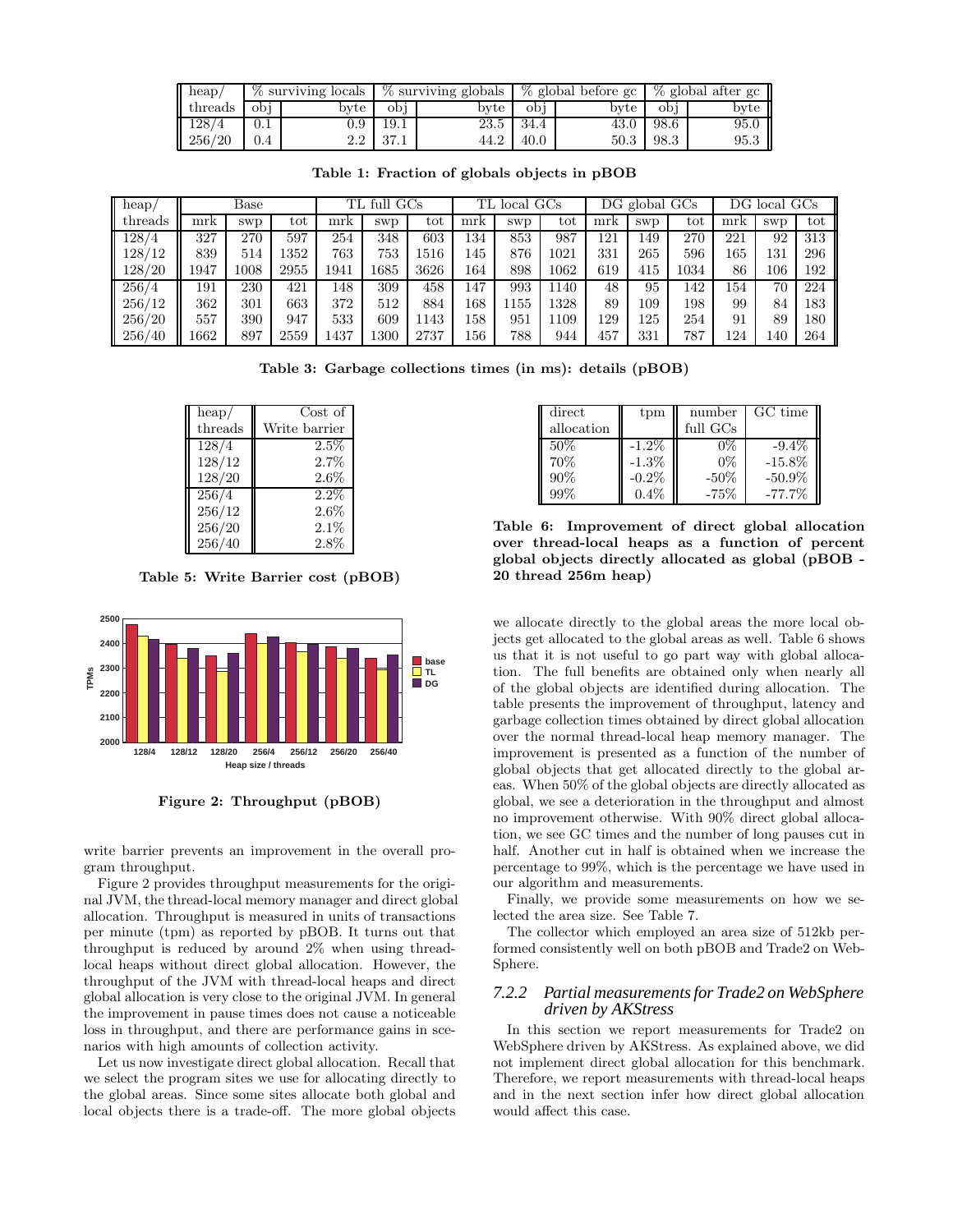|         |        |    |                | Full GCs | Local GCs            |             |      |        |                   |     |  |
|---------|--------|----|----------------|----------|----------------------|-------------|------|--------|-------------------|-----|--|
| heap/   | number |    |                |          | $avg$ gc time $(ms)$ |             |      | number | avg gc time<br>ms |     |  |
| threads | base   | TL | DG             | base     | TL                   | $_{\rm DG}$ | TL   | DG     | ТĒ                | DG  |  |
| 128/4   | 8      | 6  | 3              | 74.6     | 100.4                | 90.1        | 315  | 910    | 12.5              | 1.4 |  |
| 128/12  | 10     | 9  | 4              | 135.3    | 168.4                | 149.0       | 724  | 963    | 5.6               | 1.2 |  |
| 128/20  | 15.4   | 15 | 5              | 191.9    | 241.7                | 206.8       | 1062 | 821    | 4.0               | 0.9 |  |
| 256/4   | 4      | 3  |                | 105.4    | 152.6                | 142.4       | 230  | 627    | 19.8              | 1.4 |  |
| 256/12  | 4      | 4  |                | 165.7    | 220.9                | 198.0       | 597  | 567    | 8.9               | 1.3 |  |
| 256/20  | 4.2    | 4  |                | 225.6    | 285.7                | 253.6       | 731  | 534    | 6.1               | 1.3 |  |
| 256/40  | ⇁      | 6  | $\overline{2}$ | 365.6    | 456.2                | 393.7       | 964  | 840    | 3.9               | 1.3 |  |

**Table 4: Latency measurements (pBOB)**

| heap/   | Area        |             | full           | $_{\rm local}$ | $\overline{GC}$ |
|---------|-------------|-------------|----------------|----------------|-----------------|
| threads | size $(mb)$ | <b>TPMs</b> | GCs            | $_{\rm GCs}$   | time (ms)       |
| 128/4   | 1/2         | 2422        | 3              | 898.2          | 563.3           |
|         |             | 2442        | 3              | 697.8          | 460.3           |
|         | 2           | 2431        | 5.2            | 329.8          | 599.4           |
| 128/20  | 1/2         | 2396        | 5              | 811.6          | 1229.6          |
|         |             | 2398        | 6              | 736.4          | 1400.1          |
|         | 2           | 2383        | 8              | 281.8          | 1752.6          |
| 265/4   | 1/2         | 2453        |                | 636.2          | 365.5           |
|         |             | 2457        | 1.2            | 556.8          | 332.5           |
|         | 2           | 2459        | 2.8            | 324.6          | 489.5           |
| 256/20  | 1/2         | 2375        |                | 531.6          | 439.1           |
|         |             | 2371        | $\overline{2}$ | 858.2          | 753.8           |
|         | 2           | 2366        | 3              | 323.0          | 858.0           |

**Table 7: Choosing area size (pBOB)**

| heap |       | calculated gc time |
|------|-------|--------------------|
| size | base  | TH                 |
| 192  | 34028 | 38460              |
| 256  | 23252 | 31874              |
| 512  | 12028 | 27062              |

**Table 9: Garbage collections times for WebSphere (Trade2) - summary**

We start again (in Table 8) by measuring the fraction of global objects in the heap. The behavior seen in pBOB shows up here in a stronger manner. Almost no local objects survive a collection.

Next, we look at the collection times while compensating, as for pBOB for the fact that local collections are run on one processor and not 4 as the global collection. The summary of the measurements is given in Table 9 and the detailed information appears in Table 10. The pattern seen in pBOB is echoed here. The introduction of thread-local heaps increases both full collection time and total collection time. Similarly to pBOB this has a negative effect on overall throughput, which is shown in Table 3. The overhead of the write barrier, which again is around 2%, also contributes to the decline in performance (see Table 12). However, in contrast to pBOB, even without direct global allocation we obtain a clear benefit in terms of reducing the number of long pauses, as seen in Table 11.

# *7.2.3 Estimating the effect of direct global allocation*

We did not implement direct global allocation for Web-Sphere and therefore can only estimate what its effect may

| heap | Cost of       |
|------|---------------|
| size | Write barrier |
| 192  | $2.1\%$       |
| 256  | $2.2\%$       |
| 512  | $1.5\%$       |

**Table 12: Write Barrier cost**

be. We first recall the effect of direct global allocation for pBOB. The greatest percent gain from direct global allocation is in the total time used by local sweep. The local sweep time dropped by more than an order of magnitude, decreasing to just 7-18% of its former time. As a percentage of the local mark time, the local sweep time dropped from being 5 to 7 times greater than the local mark time to being on average less than the local mark time. Another big gain was in the global gc time. However, this is a reflection of the drop in the need for global gc. The number of global collections fell between 50-75% due to direct global allocation. We note also that the sweep time for full GC is on average less than the mark time for the original and direct global versions, but greater on the thread-local version.

We now consider some differences between the gc behavior of the two applications with thread-local collections. One difference is that for Trade2 on WebSphere, unlike pBOB, thread-local heaps alone cause the number of full gcs to drop sharply. Another difference is that the sweep time for local gc is about four times the mark time rather than five to seven times as great.

We recall two large benefits of direct global allocation. One is the need for gc is reduced because the collections recover more of the heap. This effect is due to the great reduction in fragmentation of the free space. The second benefit is that collections are more efficient in terms of the time they take to sweep (we discussed the reason for this in the previous section). For the sake of caution we estimate the effect from the second benefit only. We estimate that the least benefit from direct global allocation would be that local sweep times are reduced to the local mark times. This would give total gc time of approximately 21, 17 and 12 second for the 192, 256, and 512 megabyte heap sizes respectively. The effect would be that the overall total gc time would be reduced to as little as 62% of the original. The reduction in gc time amounts to approximately 2% of total execution time. This is enough to offset the effect degradation in execution and bring about a net gain of around 1% in the cases of the 192 and 256 heap sizes.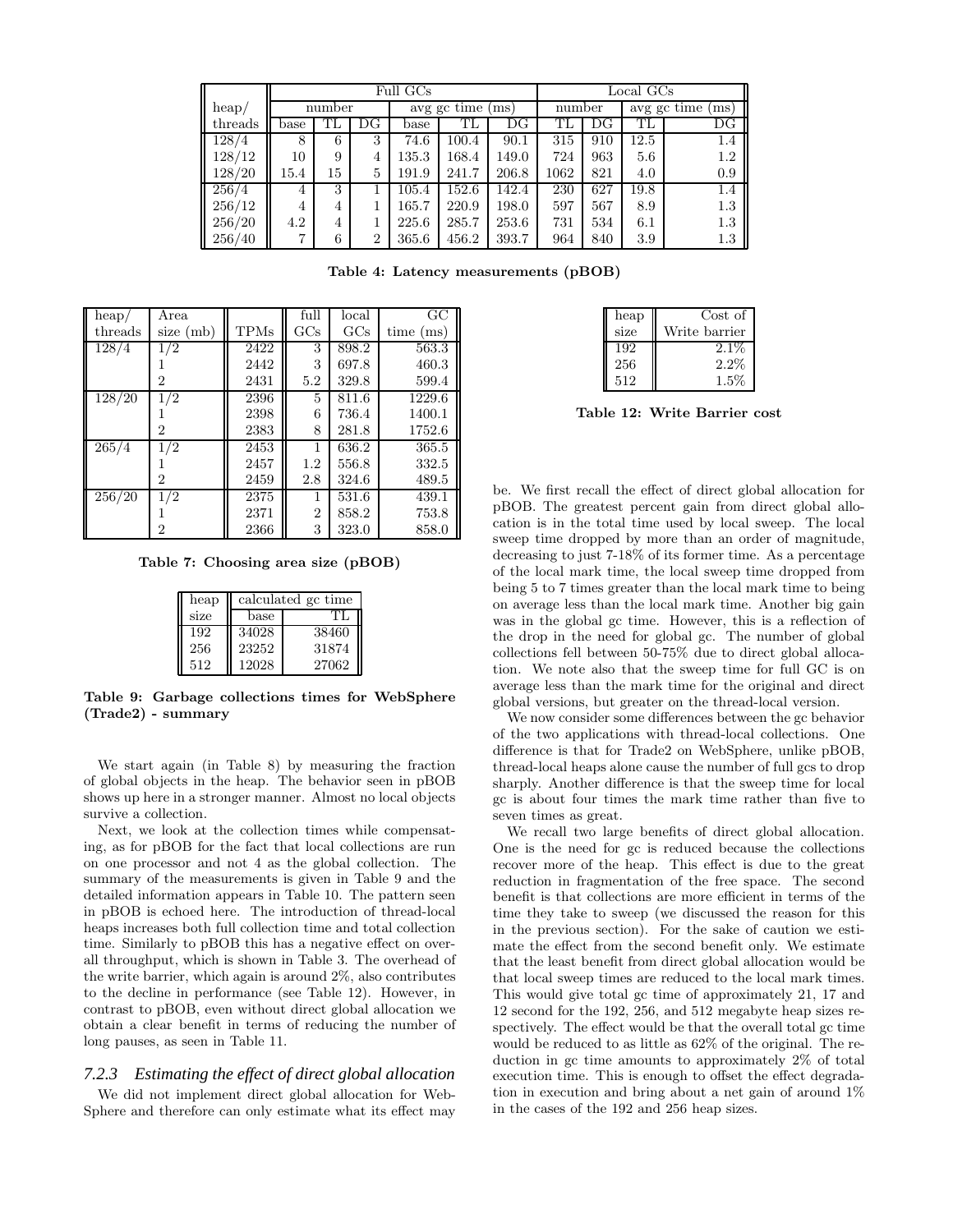| l heap |         | % surviving locals |      | $\frac{1}{2}$ surviving globals |      | % global before gc | % global after gc |      |  |
|--------|---------|--------------------|------|---------------------------------|------|--------------------|-------------------|------|--|
| size   | obi     | bvte               | obi  | byte                            | obi  | bvte               | obi               | byte |  |
| 256    | $0.0\,$ | $0.0\,$            | 63.9 | 70.7                            | 34.8 | 30.2               | 99.9              | 99.9 |  |

**Table 8: Fraction of globals objects in WebSphere running Trade2**

| $\parallel$ heap |       | Base       |       | TL full GCs |            | TL local GCs |      |            |       |
|------------------|-------|------------|-------|-------------|------------|--------------|------|------------|-------|
| $\parallel$ size | mrk   | <b>SWD</b> | tot   | mrk         | <b>SWD</b> | tot          | mrk  | <b>SWD</b> | tot   |
| $\parallel$ 192  | 22119 | 11909      | 34028 | 4373        | 3737       | 8110         | 6916 | 23435      | 30351 |
| $\parallel$ 256  | 14212 | 9039       | 23252 | 2896        | 2519       | 5414         | 7103 | 20607      | 27710 |
| $\parallel$ 512  | 6545  | 5484       | 12028 | 1338        | 1891       | 3229         | 4539 | 19295      | 23884 |

**Table 10: Garbage collections times for Websphere (Trade2)**



**Figure 3: Overall performance - Trade2**

# **8. CONCLUSIONS**

We have presented a memory manager for local heaps, and a method of dynamically monitoring objects that are threadlocal. We have implemented the algorithm for IBM's 1.3.0 Java Virtual Machine and ran measurements on an IBM Netfinity server with 550Mhz Intel Pentium III Xeon and 2GB memory. The overall garbage collection time was cut on average by about 50%. The number of long pauses decreased dramatically, by a factor of 3 to 4. The short pauses introduced are on the order of 1 ms and hence unnoticeable to the user. The improved latency did not cost in terms of throughput, which was not noticeably affected. The improvement in collection was offset by the cost of the write barrier. We believe it would be worthwhile to check how well static determination of object locality works with our memory manager.

### **9. ACKNOWLEDGMENTS**

The authors would like to thank our colleagues in the gc groups at the Haifa Research Lab and the Java Technology Center (JTC) in Hursley for their advice and support. We would also like to thank in particular Martin Trotter of the JTC for working with us on our initial thread-local garbage collection scheme and Naama Kraus in Haifa for doing an initial feasibility study.

# **10. REFERENCES**

- [1] Blackburn, S. M., Singhai, S., Hertz, M., McKinley, K. S., and Moss, J. E. B. Pretenuring for Java. In *ACM Conference on Object-Oriented Programming, Systems, Languages and Applications*, 2001.
- [2] Jeff Bogda and Urs Hölzle. Removing unnecessary synchronization in Java. In OOPSLA [13], pages

35–46.

- [3] Bruno Blanchet. Escape analysis for object oriented languages. application to Java. In OOPSLA [13], pages 20–34.
- $[4]$  The Bullet<br>Train  $^{\rm TM}.$  See http://www.naturalbridge.com/.
- [5] Perry Cheng, Robert Harper, and Peter Lee. Generational stack collection and profile-driven pretenuring. In *1998 SIGPLAN Conference on Programming Language Design and Implementation*, pages 162–173, 1998.
- [6] Jong-Deok Choi, M. Gupta, Maurice Serrano, Vugranam C. Sreedhar, and Sam Midkiff. Escape analysis for Java. In OOPSLA [13], pages 1–19.
- [7] R. Dimpsey, R. Arora and K. Kuiper. Java server performance: A case study of building efficient, scalable Jvms. in *IBM System Journal*, 39(1), 2000. pp. 151–174.
- [8] Damien Doligez, Georges Gonthier, Portable Unobtrusive Garbage Collection for Multi-Processor Systems, *Conference Record of the Twenty-first Annual ACM Symposium on Principles of Programming Languages*, January, 1994.
- [9] Damien Doligez, Xavier Leroy, A concurrent generational garbage collector for a multithreaded implementation of ML, *Proc. 20th Symp. Principles of Programming Languages*, 1993, pp. 113-123.
- [10] T. Harris. Dynamic adaptive pre-tenuring. In Proceedings of the *International Symposium on Memory Management*, Oct. 2000.
- [11] JOVE<sup>TM</sup> Optimizing Native Compiler for Java<sup>TM</sup> Technology. Technical Report. Available at http://www.instantiations.com/jove/jovereport.htm.
- [12] F. Lockwood Morris. A time- and space-efficient garbage compaction algorithm. *Communications of the ACM*, 21(8):662–5, 1978.
- [13] *OOPSLA'99 ACM Conference on Object-Oriented Systems, Languages and Applications*, volume 34(10) of *ACM SIGPLAN Notices*, Denver, CO, October 1999. ACM Press.
- [14] Standard Performance Evaluation Corporation, http://www.spec.org/.
- [15] Bjarne Steensgaard. Thread-Specific Heaps for Multi-Threaded Programs. In the *2000 International Symposium on Memory Management* October, 2000.
- [16] Trade2. http://www.ibm.com/servers/eserver/pseries